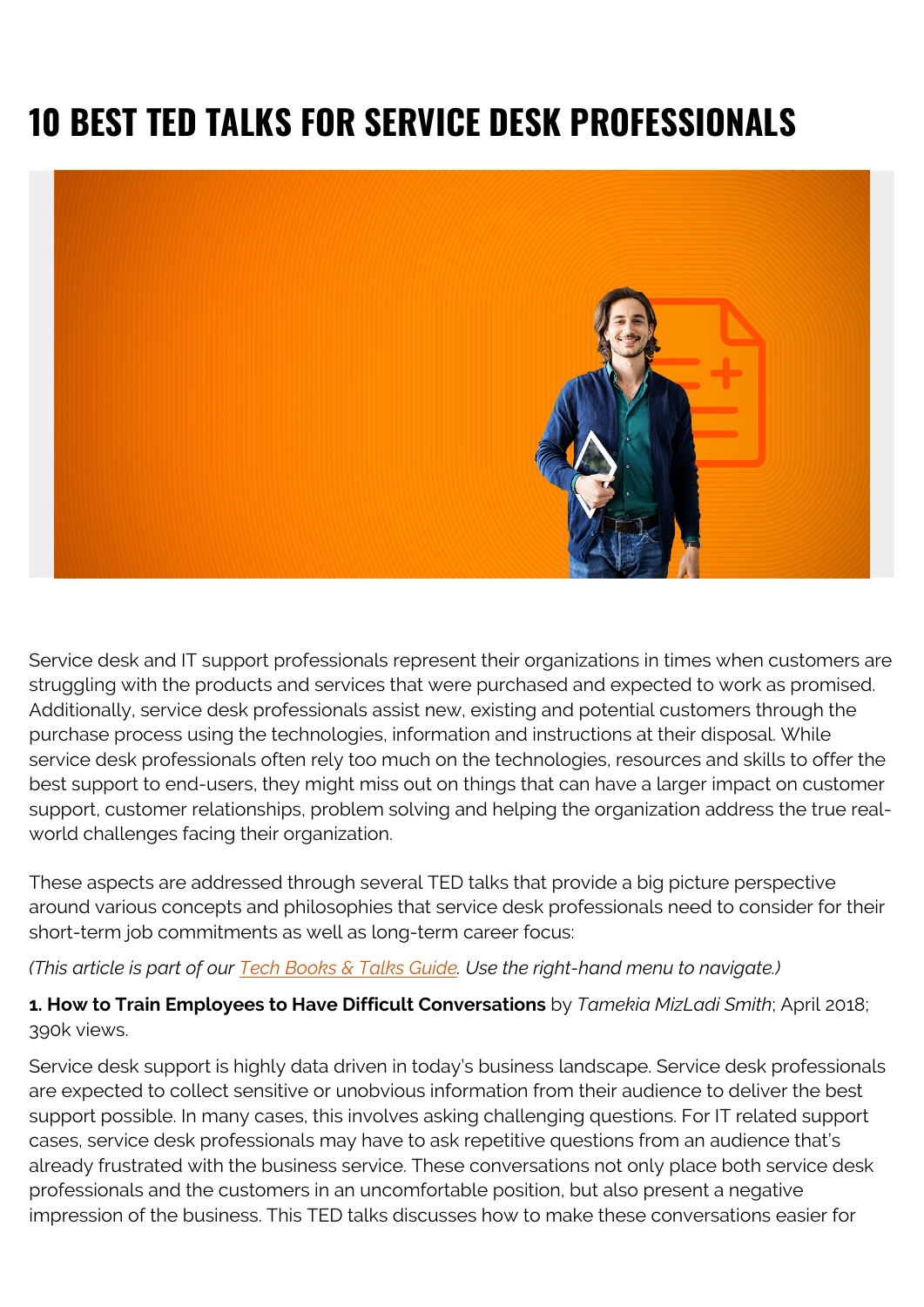both customers and the support professionals, especially considering the importance of the data collection process in order to deliver the best services.

[https://www.ted.com/talks/tamekia\\_mizladi\\_smith\\_how\\_to\\_train\\_employees\\_to\\_have\\_](https://www.ted.com/talks/tamekia_mizladi_smith_how_to_train_employees_to_have_difficult_conversations#t-317971) [difficult\\_conversations#t-317971](https://www.ted.com/talks/tamekia_mizladi_smith_how_to_train_employees_to_have_difficult_conversations#t-317971)

**2. Got a Wicked Problem? First, Tell Me How You Make Toast** by *Tom Wujec*; June 2013; 2.7M views.

A key responsibility of IT support professionals is to help identify the root cause of issues through end-user interaction. Often, this information is not effectively communicated by end-users. In fact, end-users may not even know exactly which piece of information is critical to help solve the issues they face. In this talk, the speaker describes his experience of asking teams regarding their process of making a toast to identify unexpected truths in solving critical problems at the workplace. A similar philosophy goes a long way in assisting end-users that face IT-related issues.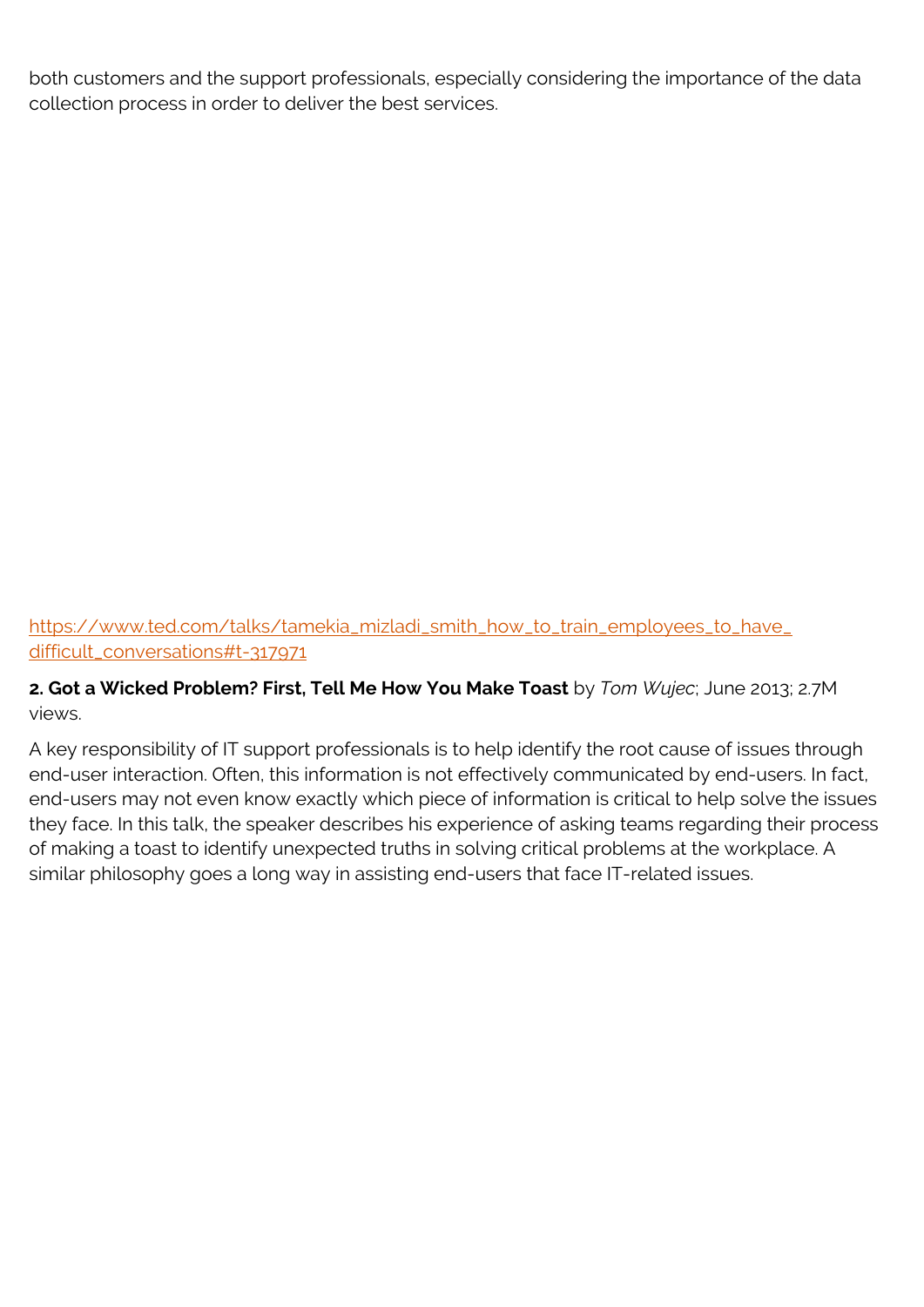# [https://www.ted.com/talks/tom\\_wujec\\_got\\_a\\_wicked\\_problem\\_first\\_tell\\_me\\_how\\_you\\_make](https://www.ted.com/talks/tom_wujec_got_a_wicked_problem_first_tell_me_how_you_make_toast) [\\_toast](https://www.ted.com/talks/tom_wujec_got_a_wicked_problem_first_tell_me_how_you_make_toast)

# **3. Meaningful Micro-Engagements**, by *Jeannie Walters*; December 2012; 7k views

The talk focuses on a key element of the service desk profession: micro-engagements. The talk discusses the importance of micro-moments and the attention to detail within those engagements that have a direct impact on how the business or support interaction is perceived. The talk discusses how to make the most meaningful micro-engagement while we are in the moment. For service desk professionals, this capability could be useful to swing customer emotions from anger and frustration to trust and joy.

# **4. 10 Ways to Have A Better Conversation** by *Celeste Headlee*; May 2015; 11.8M views

Service desk professionals have limited time to solve the problems facing their audience. As such, they are expected to have better and meaningful conversations. This talk discusses the key ingredients for being better at conversation, especially if that quality is critical to their job tasks. The speaker shares 10 useful rules that help being clear, honest and a great listener during the conversation – some of which won't apply directly to individuals interacting via computer screens or the phone, but help anyway.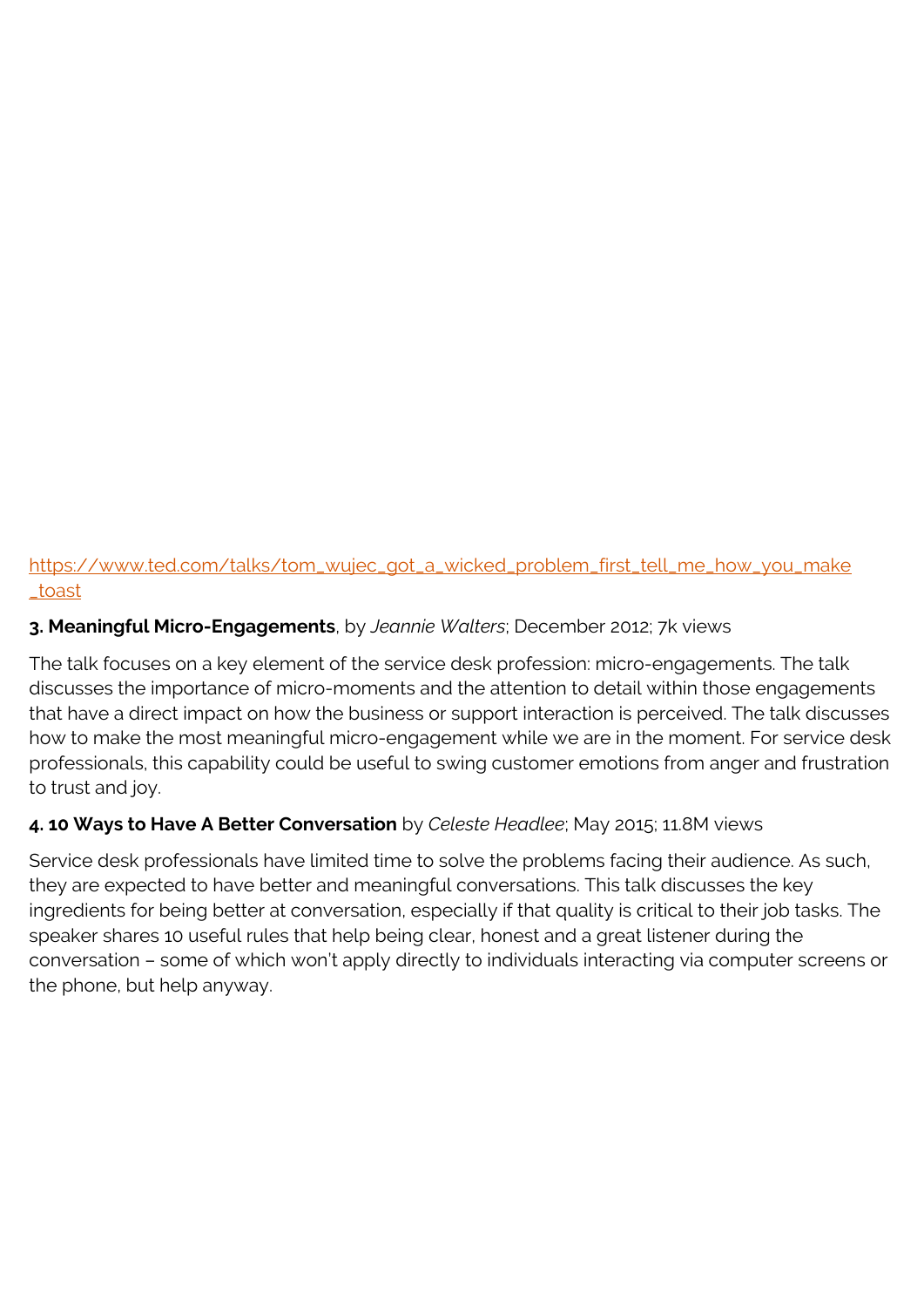#### [https://www.ted.com/talks/celeste\\_headlee\\_10\\_ways\\_to\\_have\\_a\\_better\\_conversation#t-384431](https://www.ted.com/talks/celeste_headlee_10_ways_to_have_a_better_conversation#t-384431)

#### **5. Why Aren't We More Compassionate** by *Daniel Goleman*; March 2007; 1.8M Views

Service desk support requires compassion to understand customer problems and ensure effective support through every interaction. The talk discusses the psychological aspects of assisting others who are in need as we move between tasks and situations. It discusses the importance of making "real" contact with the people we interact. The talk is filled with anecdotal evidences to present different reasons associated with our choices that determine how compassionate we are toward others. It concludes with the fact that useful compassion could be exercised in its basic and simple form of merely noticing the situation to have a lasting impact on others.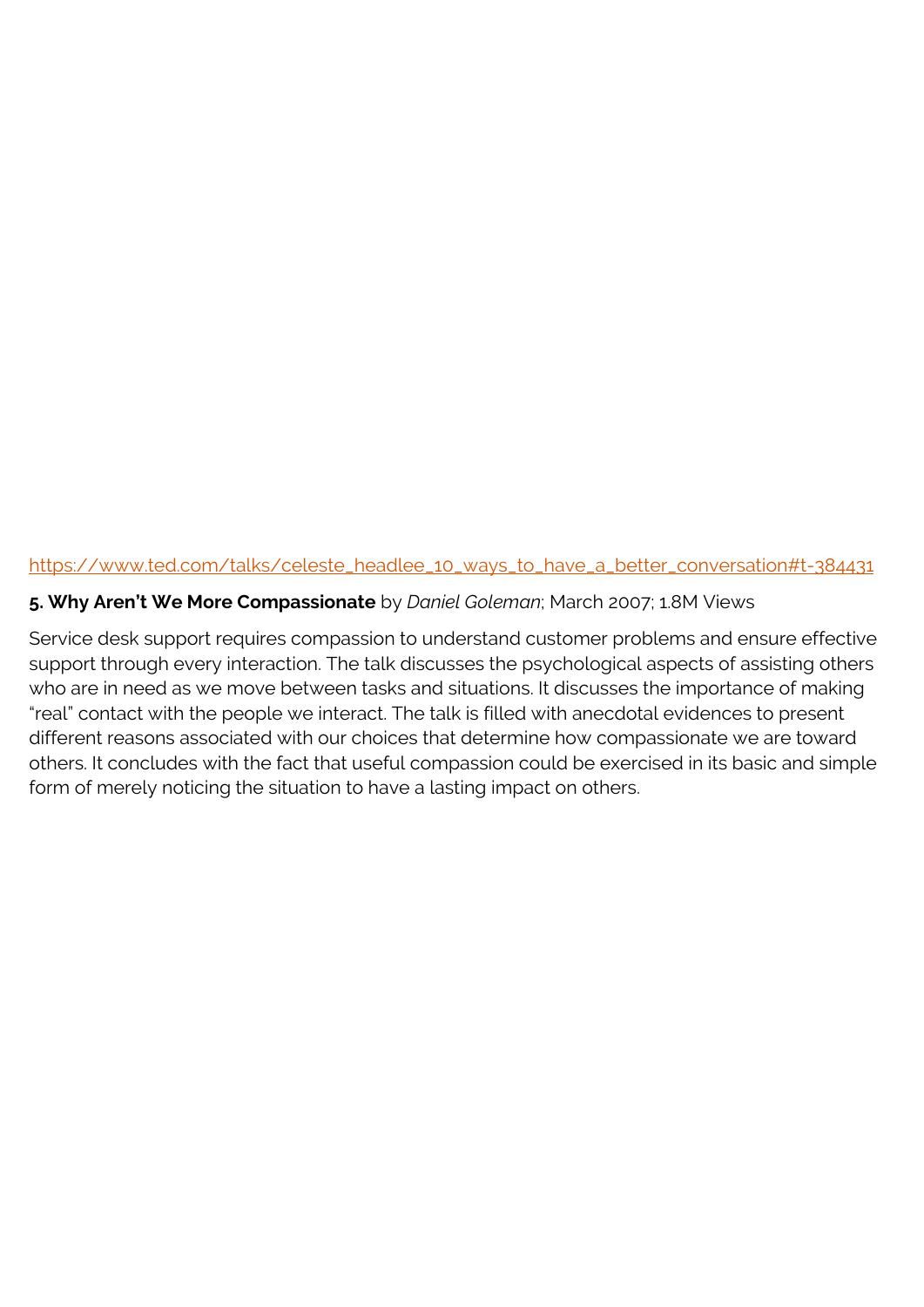# [https://www.ted.com/talks/daniel\\_goleman\\_on\\_compassion](https://web.archive.org/web/20180904194259/https://www.ted.com/talks/daniel_goleman_on_compassion)

## **6. Closing the Loop on Feedback**; *M Daniel Suwyn*; May 2015; 17k views

Service desk professionals receive feedback during most of their conversations with service endusers and often, the feedback shares similar elements or stories on recurring issues. The talk discusses about the importance of collecting and acting upon useful feedback as well as the consequence of not doing so. The presenter uses witty comics-themed slides to make the long talk interesting and specifically, why discusses the reasons why "feedback is the magic of life". While the talk focuses on feedback internally within the organization, it can also apply to feedback from the audience of service desk professionals.

## **7. Walking in The Shoes of Your Customers**, by *Nigel T Packer*; July 2016; 22k views.

Understanding customer problems requires service desk professionals to walk in the shoes of customers. This is especially important from a customer perspective, who don't care about what data says to the organization but only think about their own unique experience with the business service. For service desk professionals, obtaining this understanding requires the right information about the end-users, their behavior, preferences and how the business service responds to their unique services. In this TED talk, the speaker walks in the shoes of the viewers in explaining the concept.

## **8. How to Speak So That People Want to Listen** by *Julian Treasure*; June 2013; 28M views.

Frustrated end-users rarely intend to listen carefully to the service desk professionals attempting to resolve their issues. When end-users don't want to listen, they don't cooperate effectively, making the jobs of service desk professionals even more difficult. This widely popular TED talk offers insights on how to take advantage of these difficult situations in efforts to make the audience cooperate, communicate the right information and wait for the best service that can be delivered to them.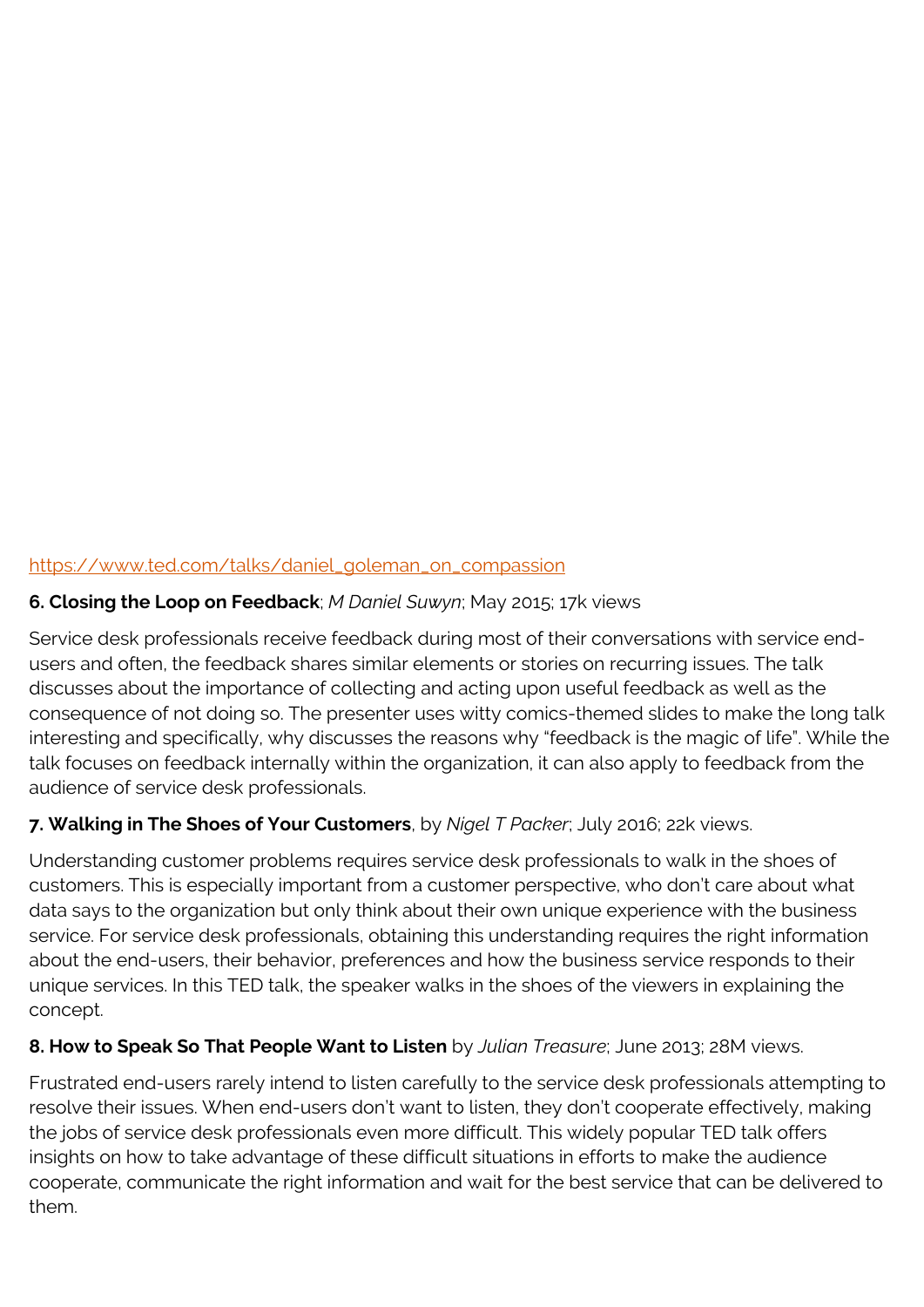#### [https://www.ted.com/talks/julian\\_treasure\\_how\\_to\\_speak\\_so\\_that\\_people\\_want\\_to\\_listen](https://www.ted.com/talks/julian_treasure_how_to_speak_so_that_people_want_to_listen)

#### **9. As Work Gets More Complex, 6 Rules to Simplify**, by *Yves Morieux*; October 2013; 3.3M views.

Service desk professionals face the growing challenge to address end-user concerns around services enabled through a complex technology infrastructure and business protocols. As the job gets tougher, they need to find ways that reduce the stress and complexity of the work while ensuring effective service to their audience. This popular TED talks offers six simple rules to make the work environment and the job tasks simple, stress-free and productive.